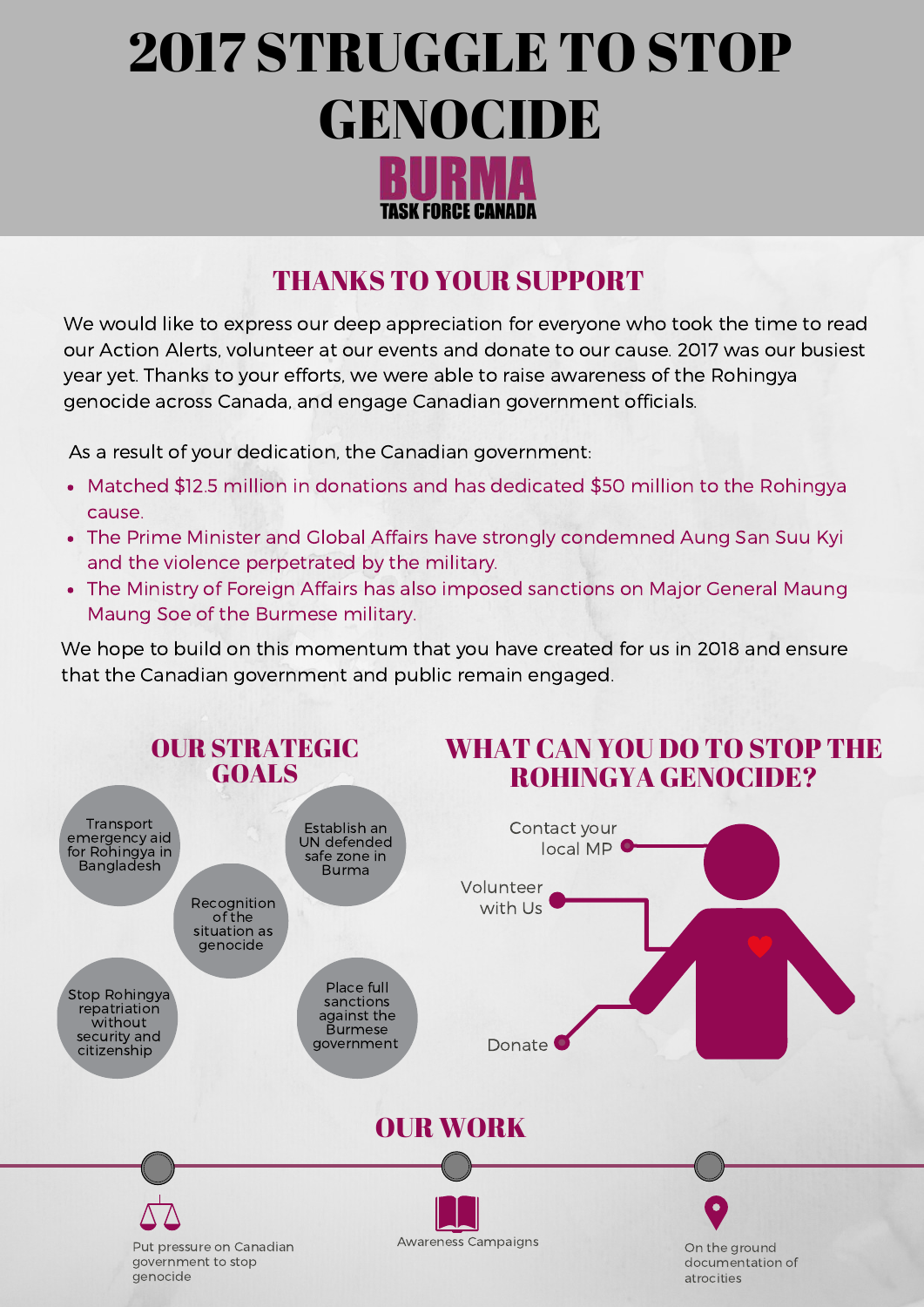### GOVERNMENT ENGAGEMENT TO STOP GENOCIDE

Burma Task Force (BTF) ensured that the Rohingya crisis remained on the Canadian government's radar. We testified at a number of [parliamentary](http://www.cbc.ca/news/canada/toronto/canada-rohingya-ethnic-cleansing-1.4293564) committees on human rights, met with government officials on the federal provincial, and municipal levels. These initiatives included:

- April 4th: BTF Executive Director Ahmed Ramadan testified at the Subcommittee on International Human Rights of the Standing Committee on Foreign Affairs and International Development (SDIR)
- August 31st: More than 30 organizations, including Al Falah Islamic Centre, Al Nadwa Institute, Anatolia Islamic Centre, Canadian Association of Muslim Women in Law, CSRDN, Dar al-Tawheed, Rohingya Association of Canada, Montreal Institute for Genocide and Human Rights Studies, Noor Cultural Centre and a number of other organizations. Shortly afterwards, the Government issued several statements highlighting their concern about what was happening.
- September 1st: Meeting with Global Affairs representatives to discuss what the Canadian government can do to address the crisis
- September 21st: Invited to appear before the SDIR committee to testify again
- September 27th: Testified before Canada's Standing Committee on Human Rights
- October 13th: Townhall meeting with Iqra Khalid, MP for Mississauga Erin Mills. Executive Director Ahmed Ramadan gave a presentation on what Canadians and what the Government can do to address the crisis.
- October 19th: Met with Toronto City Councillors to discuss local initiatives to raise awareness of the Rohingya crisis.
- October 22nd: Met with the Minister of Foreign Affairs to discuss the Rohingya crisis.
- October 23rd: Meeting with Bob Rae, Special Envoy to Myanmar to outline our expectations of the Canadian Government.
- November 22nd: BTF testified before the Standing Committee on Foreign Affairs and International Development (FAAE).

Through these initiatives, we highlighted the rampant human rights abuses being committed by the Burmese government and military. We also emphasized the importance of recognizing the current situation should be referred to as genocide, because doing so would prompt the international community to take meaningful action.



Executive Director Ahmed Ramadan meeting with Foreign Affairs.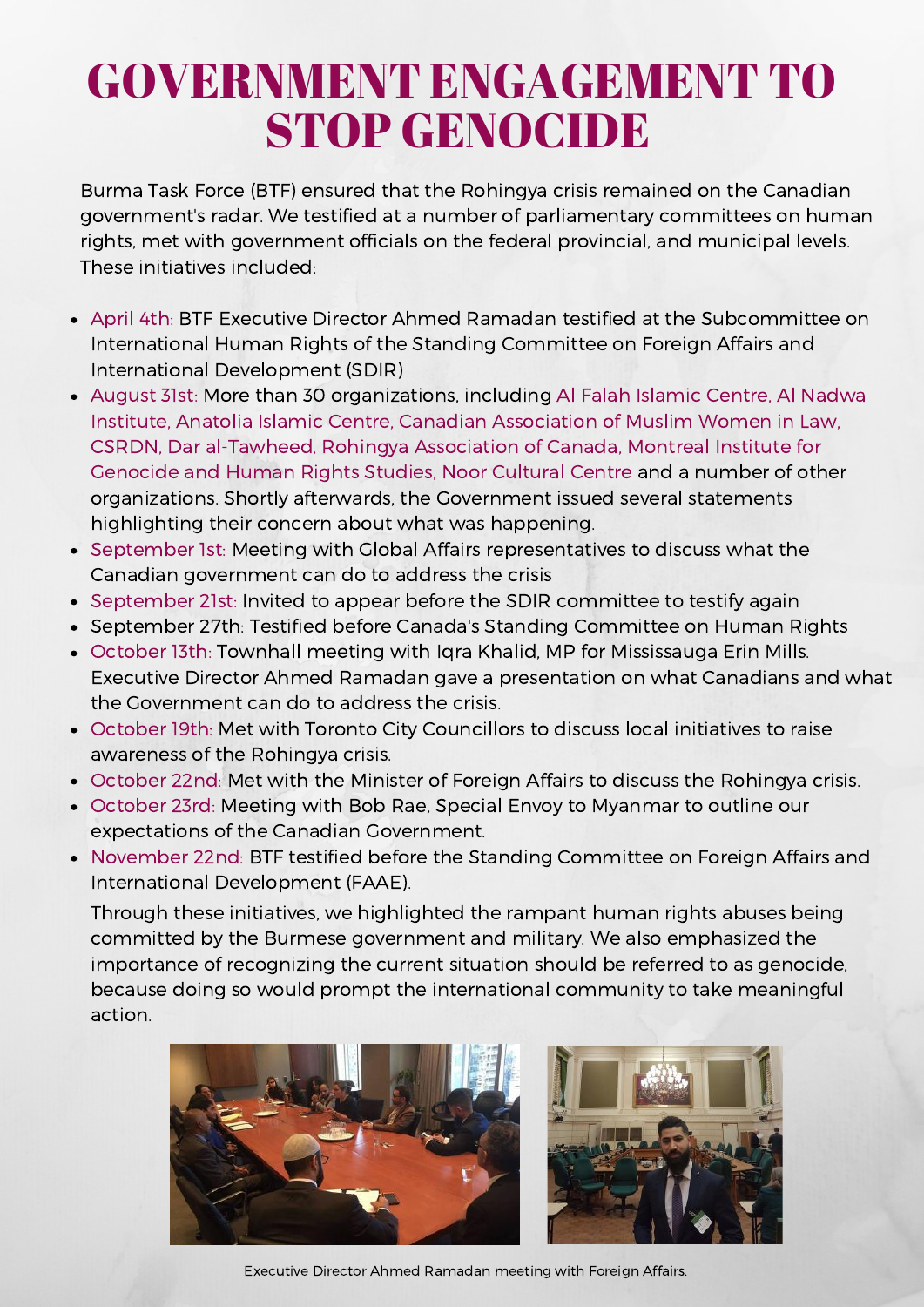### COMMUNITY OUTREACH

BTF organized a number of initiatives to raise awareness among the interfaith community and the general public. [Community](http://www.cbc.ca/news/canada/toronto/canada-rohingya-ethnic-cleansing-1.4293564) outreach events included:

- January 28th: Presentation at the Ron Kolbus Lakeside Centre organized by the  $\bullet$ Bangladesh Muslim Funeral & Welfare Organization and HCI.
- February 19th: Muslim Family Day Booth + Discussion
- May 5th: "Horror and Hate: Persecution of the Rohingya" Photo Exhibit and Lecture.  $\bullet$ BTF hosted an information session and photo exhibit titled "Horror and Hate: Persecution of the Rohingya" at Mississauga Central Library's Noel Ryan Auditorium. As part a collaborative effort with Canadians in Support of Refugees in Dire Need (CSRDN),
- May 8th May 14th: Photo Exhibit, Kensington Market, Downtown Toronto
- August 4th August 6th: MuslimFest Booth and discussion
- October 9th: "Beyond the Talk: What will it take to End Rohingya Genocide" at Maple Banquet Hall in Mississauga, Ontario. We highlighted the importance of advocacy, education, and building strategic relationships are vital for stopping the Rohingya genocide.
- October 29th: Jaffari Community Centre presentation  $\bullet$
- November 5th: Panel discussion at the Noor Cultural Centre  $\bullet$
- November 10th: Presentation at the Morris Winchevsky Centre to the United Jewish People's Order (WJPO) about how the Rohingya crisis constitutes genocide.
- November 18th: Presentation at the Halton Islamic Association in Burlington  $\bullet$
- December 22nd December 24th: RIS Booth. BTF distributed flyers and anti-rape booklets that publicize the stories of Rohingya women and girls who were subjected to sexual violence by the Burmese military. We also engaged in a number of meaningful discussions with RIS attendees about the importance of advocacy and what the Muslim community can do to get involved.



Photo Exhibit and Conference with Special Guests from UNHCR and World Renowned Photographers Andrew Day and Liz MYS, May 5th, 2017



We were joined by a number of talented artists from MY Voice at RIS. They will be auctioning off their artwork to support BTF's work.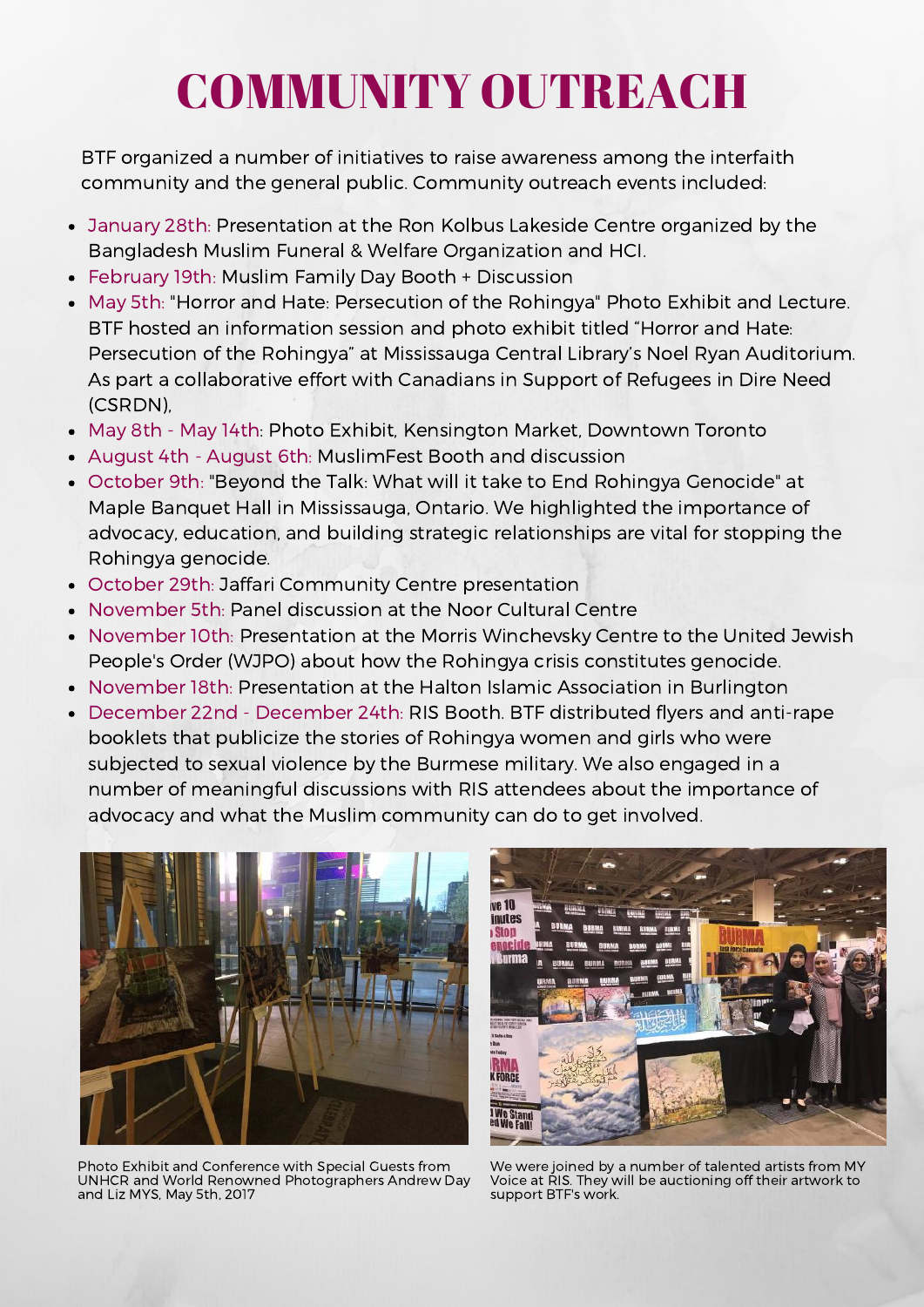## AWARENESS CAMPAIGNS

We participated in a number of discussion panels across Ontario in a bid to raise awareness of the Rohingya genocide and encourage university students to engage in meaningful action to stop the genocide.

In November 2017, Burma Task Force invited the esteemed Dr. Maung Zarni on the "Rohingya in Peril" tour across Canada. A long time genocide scholar and human rights activist, Dr. Zarni embarked on a four-day tour in which he discussed the ongoing persecution the Rohingya have endured.

Dr. Zarni spoke passionately about the Rohingya crisis with the unique perspective of a Burmese and Buddhist. He explained how the Burmese government constructed a racist narrative which classified the Rohingya people as a "fake ethnicity" and stripped them of their identity. He discussed how these inhumane crimes against the Rohingya have been committed systematically over four decades and how they clearly amount to genocide.



Dr. Zarni at Toronto City Hall.

- November 21st: Concordia University Montréal Institute for Genocide and Human Rights Studies, (Montréal)
- November 21st: Carleton University (Ottawa)
- November 23rd: Toronto City Hall (Toronto)
- November 24th: University of Toronto (Mississauga)

We would like to express our deepest appreciation for Dr. Zarni and the institutions that hosted this tour.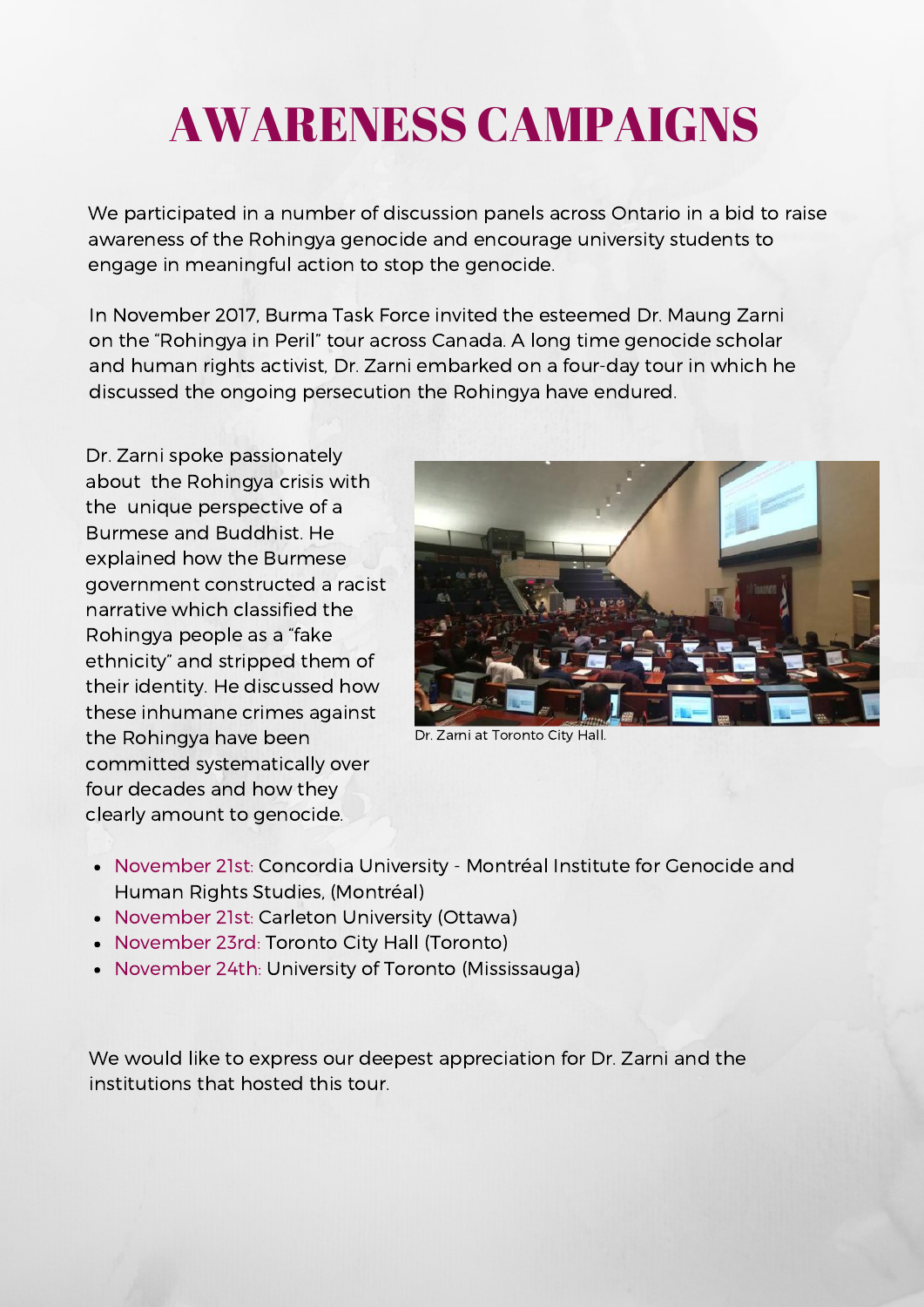# DEMONSTRATIONS

- We held demonstrations on June 5th in Toronto in protest of Aung San Suu Kyi's visit to the city.
- On September 16th. BTF held a rally in Toronto to demand an end to the violence against the Rohingya. Present at the rally was Canadian Foreign Minister, Chrystia Freeland. Minister Freeland acknowledged for the first time that what has been happening to the Rohingya people "looks a lot like ethnic cleansing", which echoed the earlier words of Zeid Ra'ad al-Hussein, the UN High Commissioner for Human Rights. Toronto City Councillors Kristyn Wong-Tam and Neethan Shan was also present at the rally. Both Councillors said that the crisis deeply resonated with them and called on Canadian politicians to act.



Minister of Foreign Affairs, Chrystia Freeland attends the BTF rally on September 16th and condemns the crisis.



Dedicated protestors participated in a lie in at the rally.

### MEDIA COVERAGE

- March 4th: Interview with Muslim [Perspectives](http://www.cbc.ca/news/canada/toronto/canada-rohingya-ethnic-cleansing-1.4293564) Radio Show
- June 22nd: CBC interview in French
- July 16th: TAYO Collective podcast discussion of the Rohingya crisis
- September 13th: Feature on Toronto 360 TV
- September 16th: CBC, "Violence against Rohingya 'looks a lot like ethnic cleansing,' Freeland says"
- September 16th: CTV, ["Hundreds](https://www.ctvnews.ca/canada/hundreds-in-toronto-protest-rohingya-persecution-in-myanmar-1.3593061) in Toronto protest Rohingya persecution in Myanmar"
- [September](https://www.ctvnews.ca/canada/canada-to-speak-up-for-rohingya-at-un-freeland-1.3592855) 16th: CTV, "Canada to speak up for Rohingya at UN: Freeland"
- September 16th: [Sympatico,](http://www.sympatico.ca/actualites/nouvelles/grands-titres/les-violences-contre-les-rohingyas-ressemblent-a-un-nettoyage-ethnique-dit-la-ministre-freeland-1.3292143) "Les violences contre les Rohingyas ressemblent à un « nettoyage ethnique » dit la ministre Freeland"
- September 18th: Ahmed Ramadan published an Op-Ed piece in the Toronto Star  $\bullet$ titled "What Canada Must Do about the Human Rights Crisis in [Myanmar"](https://www.thestar.com/opinion/commentary/2017/09/18/what-canada-must-do-to-about-the-human-rights-crisis-in-burma.html)
- September 20th: CBC Metro Morning Interview